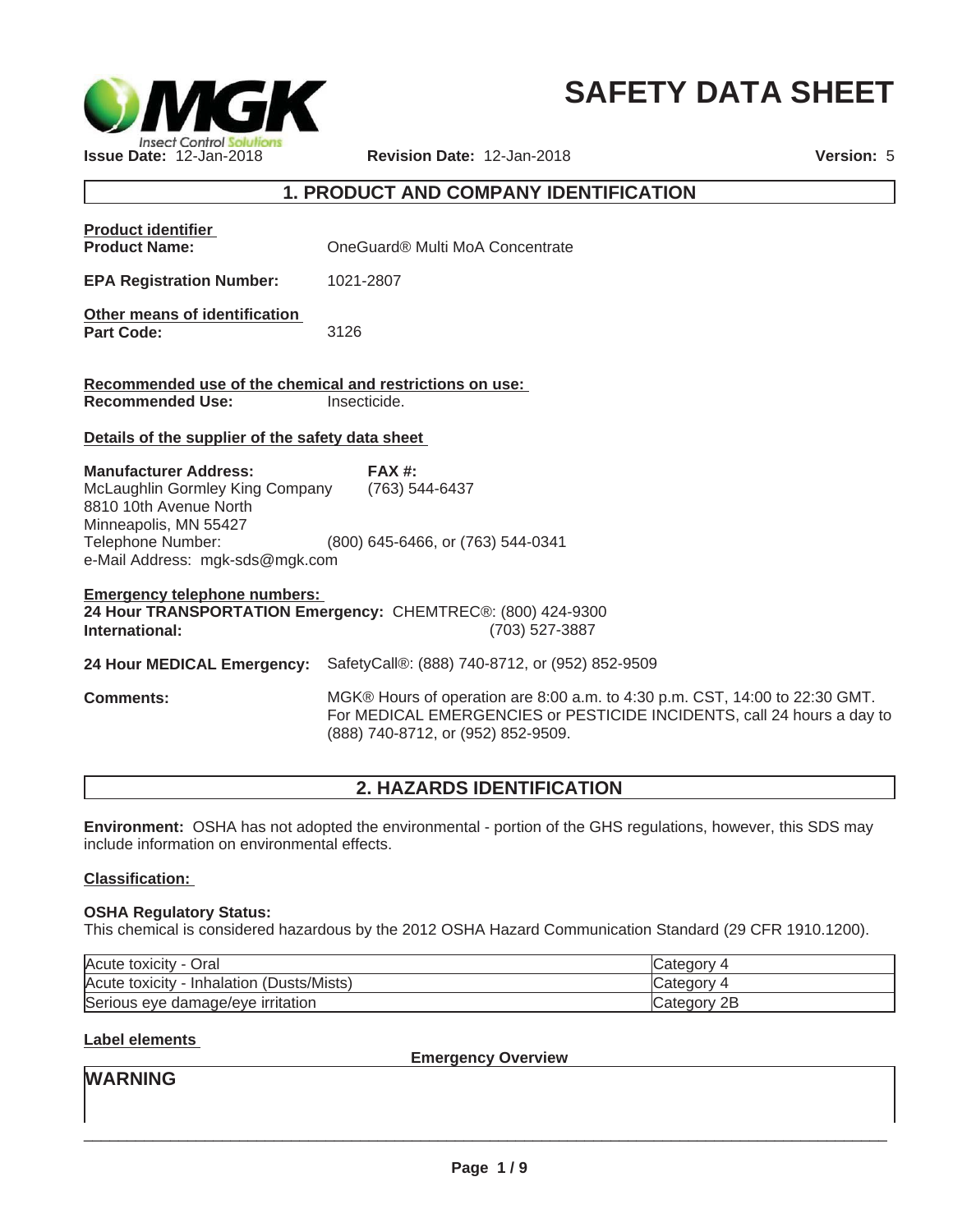

 $\_$  ,  $\_$  ,  $\_$  ,  $\_$  ,  $\_$  ,  $\_$  ,  $\_$  ,  $\_$  ,  $\_$  ,  $\_$  ,  $\_$  ,  $\_$  ,  $\_$  ,  $\_$  ,  $\_$  ,  $\_$  ,  $\_$  ,  $\_$  ,  $\_$  ,  $\_$  ,  $\_$  ,  $\_$  ,  $\_$  ,  $\_$  ,  $\_$  ,  $\_$  ,  $\_$  ,  $\_$  ,  $\_$  ,  $\_$  ,  $\_$  ,  $\_$  ,  $\_$  ,  $\_$  ,  $\_$  ,  $\_$  ,  $\_$  ,

#### **Precautionary Statements - Prevention:**

P261 - Avoid breathing dust/fume/gas/mist/vapors/spray P264 - Wash face, hands and any exposed skin thoroughly after handling

P270 - Do not eat, drink or smoke when using this product

P271 - Use only outdoors or in a well-ventilated area

#### **Precautionary Statements - Response:**

P321 - Specific treatment (see Section 4/ First Aid).

P305 + P351 + P338 - IF IN EYES: Rinse cautiously with water for several minutes. Remove contact lenses, if present and easy to do. Continue rinsing

P337 + P313 - If eye irritation persists: Get medical advice/attention

P304 + P340 - IF INHALED: Remove victim to fresh air and keep at rest in a position comfortable for breathing P312 - Call a POISON CENTER or doctor/physician if you feel unwell

P301 + P312 - IF SWALLOWED: Call a POISON CENTER or doctor/physician if you feel unwell

P330 - Rinse mouth

#### **Precautionary Statements - Storage:**

P403 + P233 - Store in a well-ventilated place. Keep container tightly closed

### **Precautionary Statements - Disposal:**

P501 - Dispose of contents/container to an approved waste disposal plant

#### **Hazards not otherwise classified (HNOC):**

Do not use this product in or on electrical equipment due to the possibility of shock hazard.

### **3. COMPOSITION/ INFORMATION ON INGREDIENTS**

| <b>Chemical Name</b>                      | <b>CAS No.</b> | Weight-%   |
|-------------------------------------------|----------------|------------|
| Prallethrin (ETOC®)                       | 23031-36-9     | 0.40       |
| NYLAR <sup>®</sup> (Pyriproxyfen)         | 95737-68-1     | 1.30       |
| Lambda-Cyhalothrin                        | 91465-08-6     | 4.00       |
| Piperonyl Butoxide (PBO)                  | $51-03-6$      | 6.00       |
| Petroleum distillates, hydrotreated light | 64742-47-8     | $<$ 10 $*$ |

\*The exact percentage (concentration) of composition has been withheld as a trade secret.

Comments: Ingredients not identified are proprietary or non-hazardous. Values are not product specifications.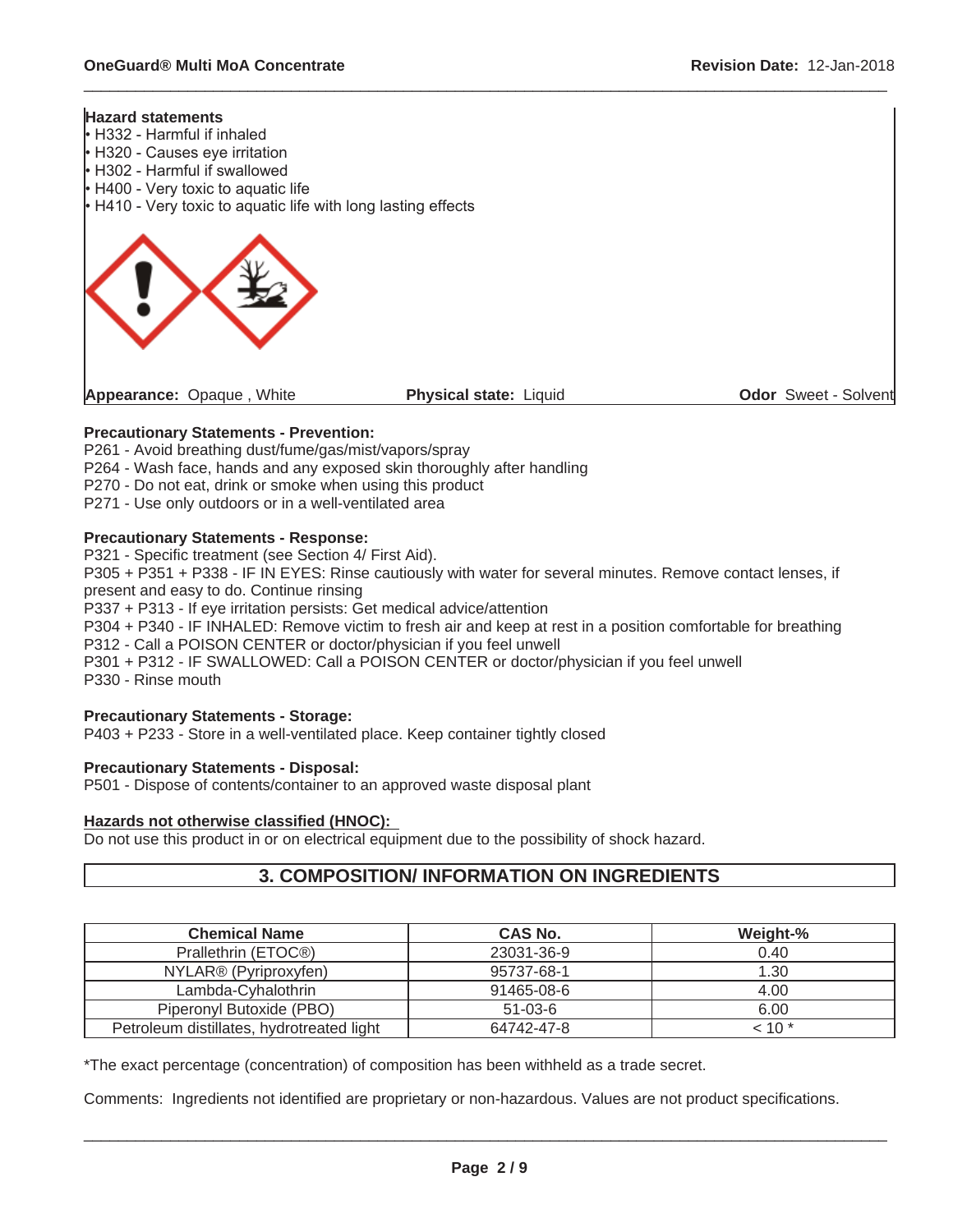### **4. FIRST AID MEASURES**

 $\_$  ,  $\_$  ,  $\_$  ,  $\_$  ,  $\_$  ,  $\_$  ,  $\_$  ,  $\_$  ,  $\_$  ,  $\_$  ,  $\_$  ,  $\_$  ,  $\_$  ,  $\_$  ,  $\_$  ,  $\_$  ,  $\_$  ,  $\_$  ,  $\_$  ,  $\_$  ,  $\_$  ,  $\_$  ,  $\_$  ,  $\_$  ,  $\_$  ,  $\_$  ,  $\_$  ,  $\_$  ,  $\_$  ,  $\_$  ,  $\_$  ,  $\_$  ,  $\_$  ,  $\_$  ,  $\_$  ,  $\_$  ,  $\_$  ,

#### Aspiration pneumonia hazard: • No information available

#### **Description of first aid measures:**

| Eye contact:                                      | Hold eye open and rinse slowly and gently with water for 15-20 minutes. Remove<br>contact lenses, if present, after the first 5 minutes, then continue rinsing eye. Call<br>a poison control center or doctor for treatment advice.                                             |
|---------------------------------------------------|---------------------------------------------------------------------------------------------------------------------------------------------------------------------------------------------------------------------------------------------------------------------------------|
| <b>Skin Contact:</b>                              | Take off contaminated clothing. Rinse skin immediately with plenty of water for<br>15-20 minutes. Call a poison control centeror doctor for treatment advice.                                                                                                                   |
| Ingestion:                                        | If swallowed, IMMEDIATELY call a poison control center or doctor for treatment<br>advice. DO NOT give any liquid to the person. Do not induce vomiting unless told<br>to do so by a poison contol center or a doctor. Never give anything by mouth to an<br>unconscious person. |
| Inhalation:                                       | Remove affected person to fresh air. If person is not breathing, call 911 or an<br>ambulance, then give artificial respiration, preferably mouth-to-mouth if possible.<br>Call a poison control center or doctor for further treatment advice.                                  |
| <b>Self-protection of the First</b><br>Responder: | Use personal protective equipment as required. Avoid contact with skin, eyes or<br>clothing. Ensure that medical personnel are aware of the material(s) involved, take<br>precautions to protect themselves and prevent spread of contamination.                                |
| Note to physicians:                               | For skin effects, a highly efficient therapeutic agent for Pyrethrin/ Pyrethroid<br>exposure is topical application of tocopherol acetate (Vitamin E).                                                                                                                          |

### **5. FIRE-FIGHTING MEASURES**

#### **Suitable extinguishing media**

Use extinguishing measures that are appropriate to local circumstances and the surrounding environment.

#### **Unsuitable extinguishing media:**

Caution: Use of water spray when fighting fire may be inefficient.

**Hazardous combustion products:** Carbon monoxide, Carbon dioxide (CO2).

#### **Specific hazards arising from the chemical**

No information available.

**Explosion data Sensitivity to Mechanical Impact:** None. **Sensitivity to Static Discharge:** None.

#### **Protective equipment and precautions for firefighters:**

Wear self-contained breathing apparatus and protective suit.

| <b>NFPA</b>                       | <b>Health hazards 2</b> | <b>Flammability 1</b>     | <b>Instability 0</b>                   | <b>Physical and</b><br><b>Chemical Properties</b> |
|-----------------------------------|-------------------------|---------------------------|----------------------------------------|---------------------------------------------------|
| <b>HMIS</b>                       | <b>Health hazards 2</b> | <b>Flammability 1</b>     | Physical hazards 0 Personal protection |                                                   |
| <b>Chronic Hazard Star Legend</b> |                         | * = Chronic Health Hazard |                                        |                                                   |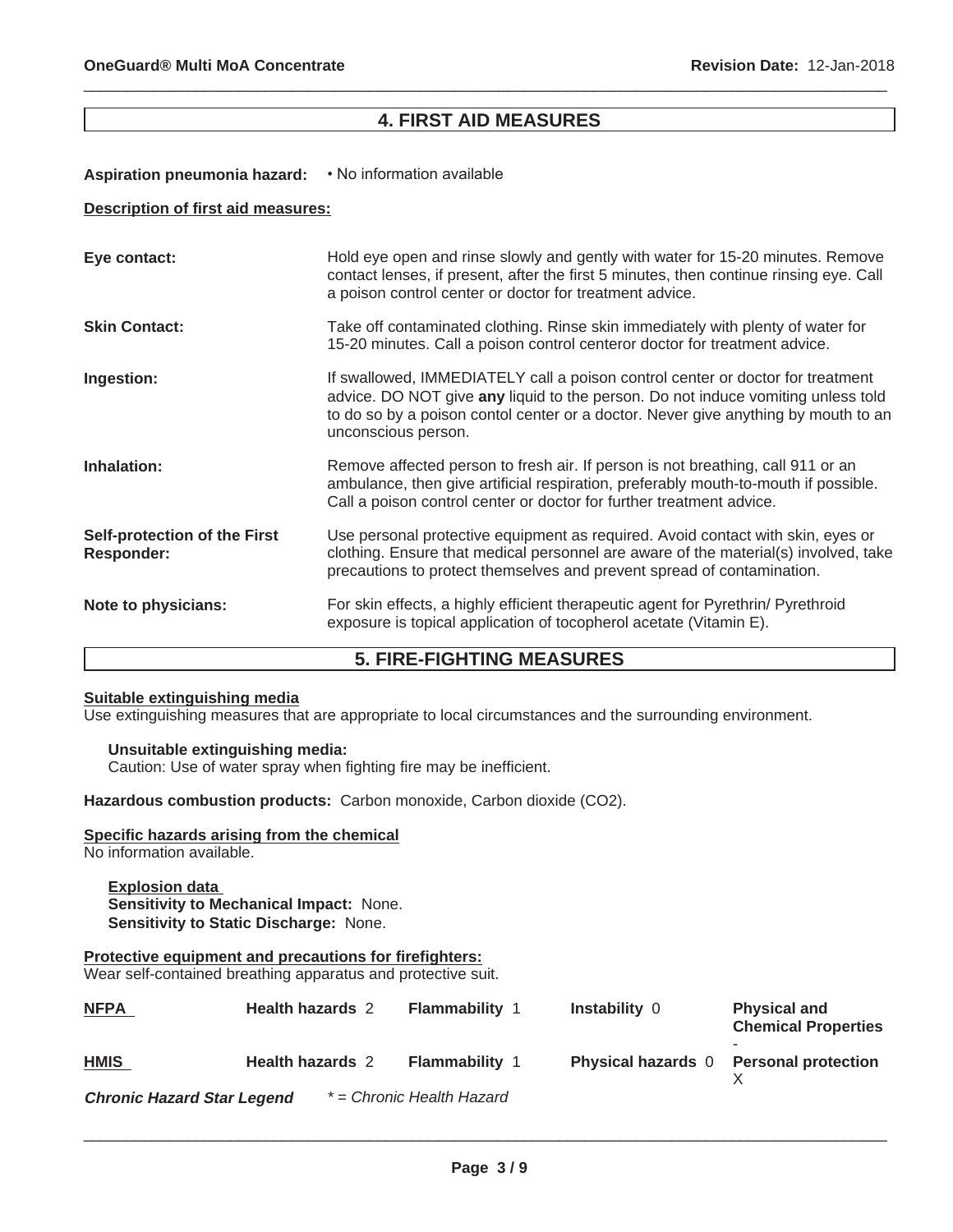### **6. ACCIDENTAL RELEASE MEASURES**

 $\_$  ,  $\_$  ,  $\_$  ,  $\_$  ,  $\_$  ,  $\_$  ,  $\_$  ,  $\_$  ,  $\_$  ,  $\_$  ,  $\_$  ,  $\_$  ,  $\_$  ,  $\_$  ,  $\_$  ,  $\_$  ,  $\_$  ,  $\_$  ,  $\_$  ,  $\_$  ,  $\_$  ,  $\_$  ,  $\_$  ,  $\_$  ,  $\_$  ,  $\_$  ,  $\_$  ,  $\_$  ,  $\_$  ,  $\_$  ,  $\_$  ,  $\_$  ,  $\_$  ,  $\_$  ,  $\_$  ,  $\_$  ,  $\_$  ,

#### **Personal precautions, protective equipment and emergency procedures**

**Personal precautions:** Use personal protective equipment as required. Keep people away from and upwind of spill/leak. Evacuate personnel to safe areas. **Environmental precautions:** Prevent further leakage or spillage if safe to do so. Prevent product from entering drains. See Section 12 for additional ecological information. **Methods and material for containment and cleaning up Methods for containment:** Prevent further leakage or spillage if safe to do so. Cover powder spill with plastic sheet or tarp to minimize spreading. Dike far ahead of liquid spill for later disposal. **Methods for cleaning up:** Cover liquid spill with sand, earth or other non-combustible absorbent material. Cover powder spill with plastic sheet or tarp to minimize spreading. Sweep up and shovel into suitable containers for disposal. Dam up. Soak up with inert absorbent material. Pick up and transfer to properly labeled containers.

### **7. HANDLING AND STORAGE**

#### **Precautions for safe handling**

**Advice on safe handling:** Use personal protective equipment as required. Avoid contact with skin, eyes or clothing. Wash contaminated clothing before reuse. Do not breathe dust/fume/gas/mist/vapors/spray. P270 - Do not eat, drink or smoke when using this product. Use with local exhaust ventilation. For more information, see product label.

#### **Conditions for safe storage, including any incompatibilities**

**Storage Conditions:** Keep container tightly closed in a dry and well-ventilated place. Keep out of the reach of children. Keep containers tightly closed in a cool, well-ventilated place. Keep in properly labeled containers. For more information, see product label.

### **8. EXPOSURE CONTROLS/ PERSONAL PROTECTION**

#### **Control parameters**

#### **Exposure Guidelines:** .

| <b>Chemical Name</b>   | <b>ACGIH TLV</b> | <b>OSHA PEL</b> | <b>NIOSH IDLH</b> | <b>Supplier OEL</b>          |
|------------------------|------------------|-----------------|-------------------|------------------------------|
| Petroleum distillates. |                  |                 |                   | TWA: 100 ppm                 |
| hydrotreated light     |                  |                 |                   | TWA: $525$ mg/m <sup>3</sup> |
| 64742-47-8             |                  |                 |                   |                              |

#### **Appropriate engineering controls**

| <b>Engineering Controls:</b> | Safety showers      |
|------------------------------|---------------------|
|                              | Eyewash stations    |
|                              | Ventilation systems |

#### **Individual protection measures, such as personal protective equipment**

**Eye/face protection:** Wear safety glasses with side shields (or goggles).

**Skin and body protection:** Protective gloves are recommended, but are not required.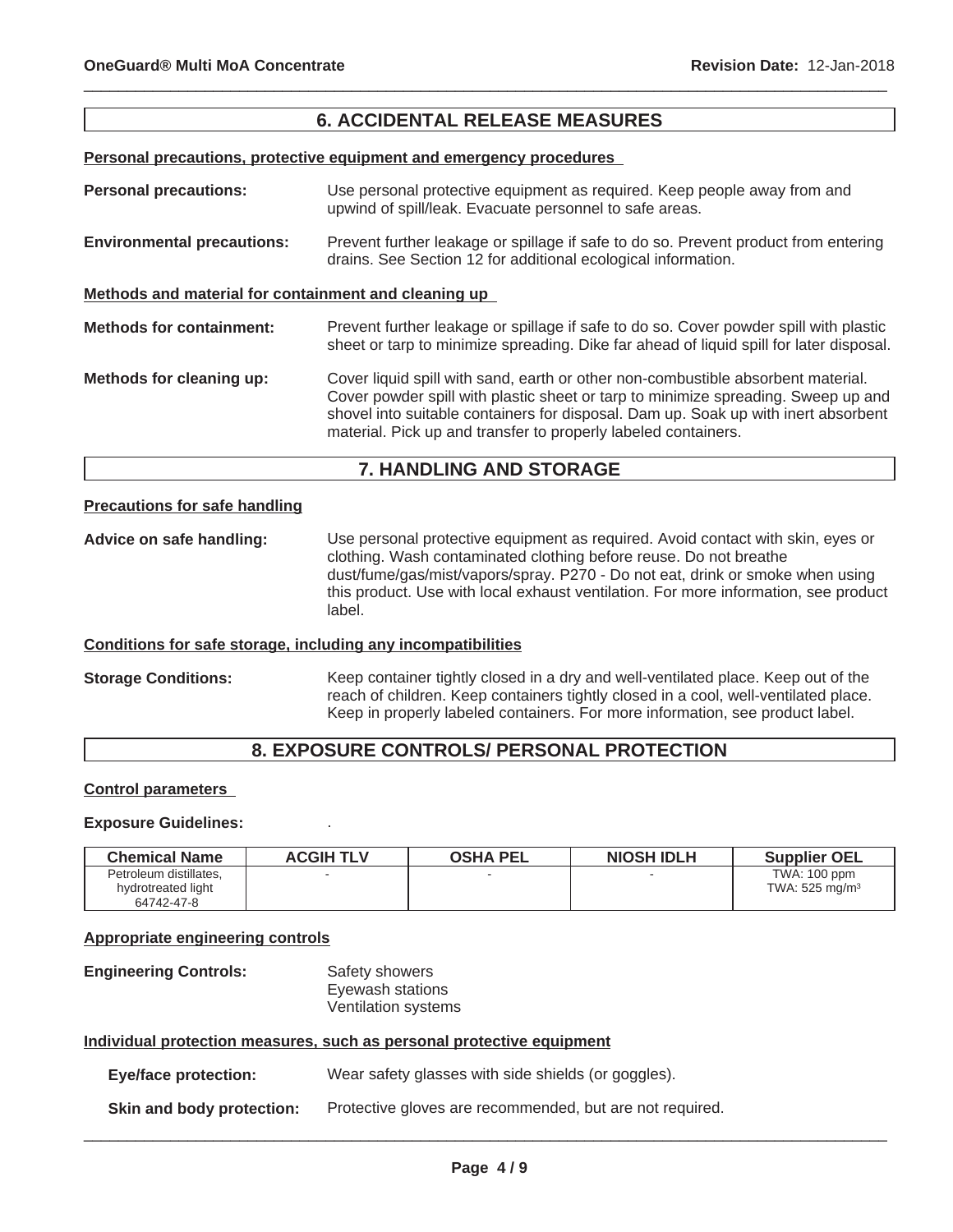| <b>Respiratory protection:</b>                   | If exposure limits are exceeded or irritation is experienced, NIOSH/MSHA<br>approved respiratory protection should be worn. Positive-pressure supplied air<br>respirators may be required for high airborne contaminant concentrations.<br>Respiratory protection must be provided in accordance with current local<br>regulations. |
|--------------------------------------------------|-------------------------------------------------------------------------------------------------------------------------------------------------------------------------------------------------------------------------------------------------------------------------------------------------------------------------------------|
| <b>General Hygiene</b><br><b>Considerations:</b> | When using do not eat, drink or smoke. Regular cleaning of equipment, work area<br>and clothing is recommended. Avoid contact with skin, eyes or clothing. Wash<br>hands thoroughly after handling. Keep away from food, drink and animal feeding<br>stuffs.                                                                        |

 $\_$  ,  $\_$  ,  $\_$  ,  $\_$  ,  $\_$  ,  $\_$  ,  $\_$  ,  $\_$  ,  $\_$  ,  $\_$  ,  $\_$  ,  $\_$  ,  $\_$  ,  $\_$  ,  $\_$  ,  $\_$  ,  $\_$  ,  $\_$  ,  $\_$  ,  $\_$  ,  $\_$  ,  $\_$  ,  $\_$  ,  $\_$  ,  $\_$  ,  $\_$  ,  $\_$  ,  $\_$  ,  $\_$  ,  $\_$  ,  $\_$  ,  $\_$  ,  $\_$  ,  $\_$  ,  $\_$  ,  $\_$  ,  $\_$  ,

### **9. PHYSICAL AND CHEMICAL PROPERTIES**

### **Information on basic physical and chemical properties:**

| <b>Physical state:</b><br>Appearance:<br>Odor<br>Odor threshold:<br><b>Color (Gardner Scale):</b>                                                                                                                                                                                                                                                                                                               | Liquid<br>Opaque, White<br>Sweet - Solvent<br>No information available<br>No information available                                                                                                                                                                                                    |                   |
|-----------------------------------------------------------------------------------------------------------------------------------------------------------------------------------------------------------------------------------------------------------------------------------------------------------------------------------------------------------------------------------------------------------------|-------------------------------------------------------------------------------------------------------------------------------------------------------------------------------------------------------------------------------------------------------------------------------------------------------|-------------------|
| <b>Property:</b><br>pH:<br>Melting point / freezing point:<br><b>Boiling point / boiling range:</b>                                                                                                                                                                                                                                                                                                             | <b>Values:</b><br>7.24<br>No information available<br>No information available                                                                                                                                                                                                                        | Comment: • Method |
| <b>Flash point:</b><br><b>Evaporation rate:</b><br>Flammability (solid, gas):<br><b>Upper flammability limit (UEL):</b><br>Lower flammability limit (LEL):<br>Vapor pressure:<br>Vapor density:<br><b>Specific Gravity:</b><br><b>Water solubility:</b><br>Partition coefficient; n-Octanol/ No information available<br><b>Water:</b><br><b>Autoignition temperature:</b><br><b>Decomposition temperature:</b> | > 93.3 °C / > 200.0 °F<br>No information available<br>No information available<br>No information available<br>No information available<br>No information available<br>No information available<br>1.015 @ 20.0 °C<br>No information available<br>No information available<br>No information available | Tag Closed Cup;   |
| Kinematic viscosity:<br><b>Dynamic viscosity:</b>                                                                                                                                                                                                                                                                                                                                                               | No information available<br>163 @ 20°C, 155 @ 40°C, cPs                                                                                                                                                                                                                                               |                   |
| <b>Refractive Index:</b><br><b>Other Information:</b>                                                                                                                                                                                                                                                                                                                                                           | No information available                                                                                                                                                                                                                                                                              |                   |
| <b>VOC Content (%):</b>                                                                                                                                                                                                                                                                                                                                                                                         | 1.23                                                                                                                                                                                                                                                                                                  |                   |
| <b>Miscibility/ Solubility:</b><br><b>Water:</b><br><b>Alcohol</b><br><b>Aromatic solvents:</b><br><b>Petroleum distillates:</b>                                                                                                                                                                                                                                                                                | Partially miscible<br>Partially miscible<br>Partially miscible<br>Partially miscible                                                                                                                                                                                                                  |                   |

## **10. STABILITY AND REACTIVITY**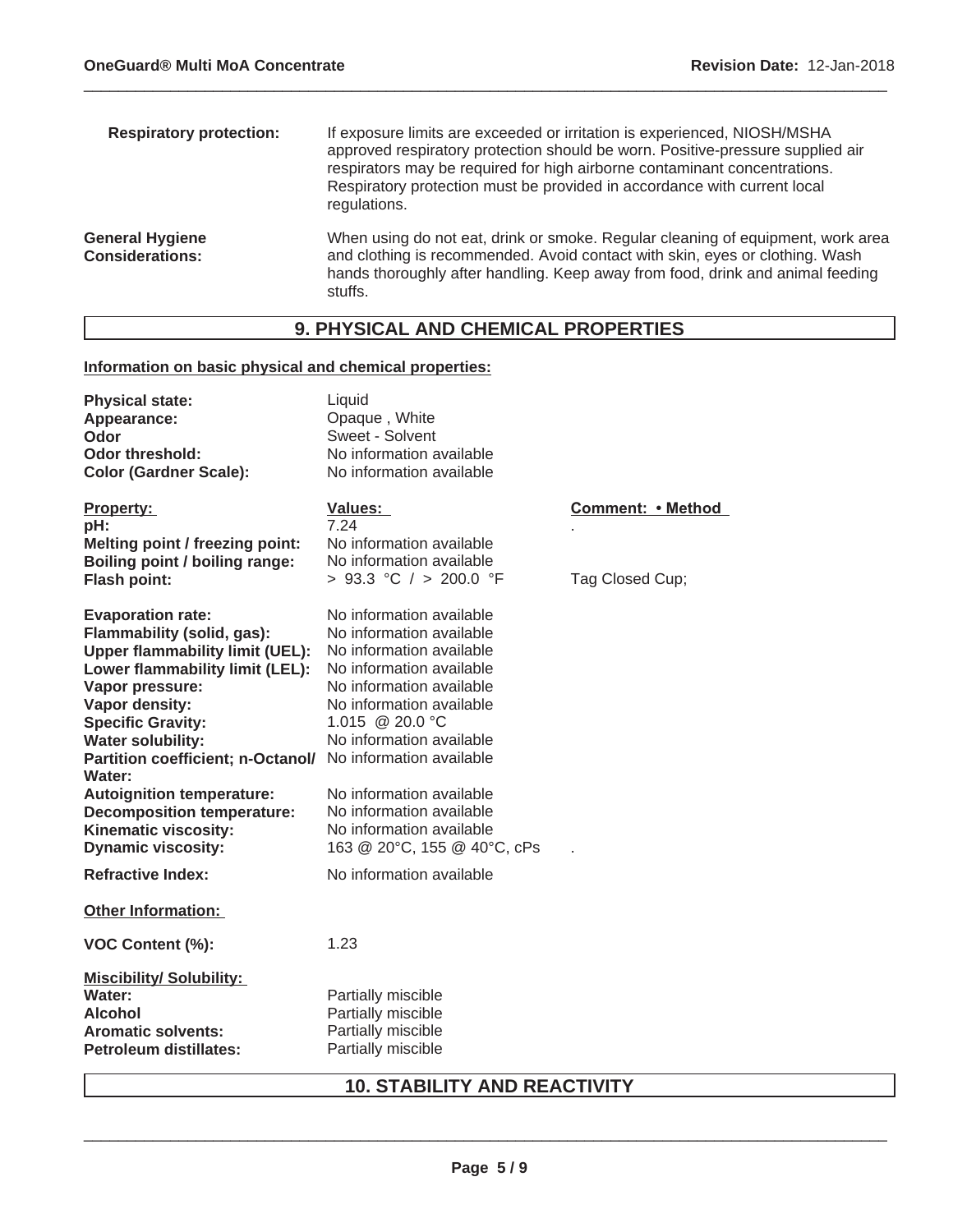### **Reactivity**

No data available

#### **Chemical stability**

Stable under recommended storage conditions.

#### **Possibility of Hazardous Reactions**

None under normal processing.

#### **Hazardous polymerization:** Hazardous polymerization does not occur.

#### **Conditions to avoid**

Extremes of temperature and direct sunlight.

#### **Incompatible materials:**

Incompatible with strong acids and bases. Incompatible with oxidizing agents.

#### **Hazardous Decomposition Products**

Carbon monoxide, Carbon dioxide (CO2).

### **11. TOXICOLOGICAL INFORMATION**

 $\_$  ,  $\_$  ,  $\_$  ,  $\_$  ,  $\_$  ,  $\_$  ,  $\_$  ,  $\_$  ,  $\_$  ,  $\_$  ,  $\_$  ,  $\_$  ,  $\_$  ,  $\_$  ,  $\_$  ,  $\_$  ,  $\_$  ,  $\_$  ,  $\_$  ,  $\_$  ,  $\_$  ,  $\_$  ,  $\_$  ,  $\_$  ,  $\_$  ,  $\_$  ,  $\_$  ,  $\_$  ,  $\_$  ,  $\_$  ,  $\_$  ,  $\_$  ,  $\_$  ,  $\_$  ,  $\_$  ,  $\_$  ,  $\_$  ,

#### **Numerical measures of toxicity - Product Information**

| Oral LD <sub>50</sub><br>Dermal LD <sub>50</sub><br><b>Inhalation LC<sub>50</sub></b><br>Eye contact:<br><b>Skin Contact:</b><br><b>Skin Irritation Index:</b>               | 550 mg/kg (rat)<br>$>5,000$ mg/kg (rabbit)<br>$>2.11$ mg/L, (rat; 4 hours)<br>Moderately irritating to the eyes. Irritation cleared within 7 days. (rabbit).<br>Slightly irritating. (rabbit).<br>0.5                                                                                                                                                                                                                                                                                                                                               |
|------------------------------------------------------------------------------------------------------------------------------------------------------------------------------|-----------------------------------------------------------------------------------------------------------------------------------------------------------------------------------------------------------------------------------------------------------------------------------------------------------------------------------------------------------------------------------------------------------------------------------------------------------------------------------------------------------------------------------------------------|
| Sensitization:                                                                                                                                                               | Negative. (guinea pig).                                                                                                                                                                                                                                                                                                                                                                                                                                                                                                                             |
| Comment:                                                                                                                                                                     | Toxicology data was bridged from a similar formula.                                                                                                                                                                                                                                                                                                                                                                                                                                                                                                 |
| <b>Piperonyl Butoxide:</b><br><b>Carcinogenicity/ Oncogenicity:</b>                                                                                                          | Marginally higher incidences of benign liver tumors in mice were observed<br>following lifetime high dose exposures to PBO. The significance of these<br>observations is questionable and under review. The doses at which tumors were<br>observed for PBO greatly exceeded potential human exposure from labeled uses.<br>Doses at which these effects were observed greatly exceeded anticipated human<br>dietary intake. At anticipated dietary exposure levels, it is highly unlikely that this<br>product will result in carcinogenic effects. |
| Carcinogenicity                                                                                                                                                              | This product does not contain any carcinogens or potential carcinogens as listed<br>by OSHA, IARC or NTP.                                                                                                                                                                                                                                                                                                                                                                                                                                           |
| <b>Reproductive toxicity:</b><br><b>Developmental Toxicity</b><br>Teratogenicity:<br><b>STOT - single exposure:</b><br>STOT - repeated exposure:<br><b>Chronic toxicity:</b> | No information available.<br>No information available.<br>No information available.<br>No information available.<br>No information available.<br>Prolonged or repeated exposure increases the risk. Possible risk of irreversible<br>effects. Avoid repeated exposure.                                                                                                                                                                                                                                                                              |

### **12. ECOLOGICAL INFORMATION**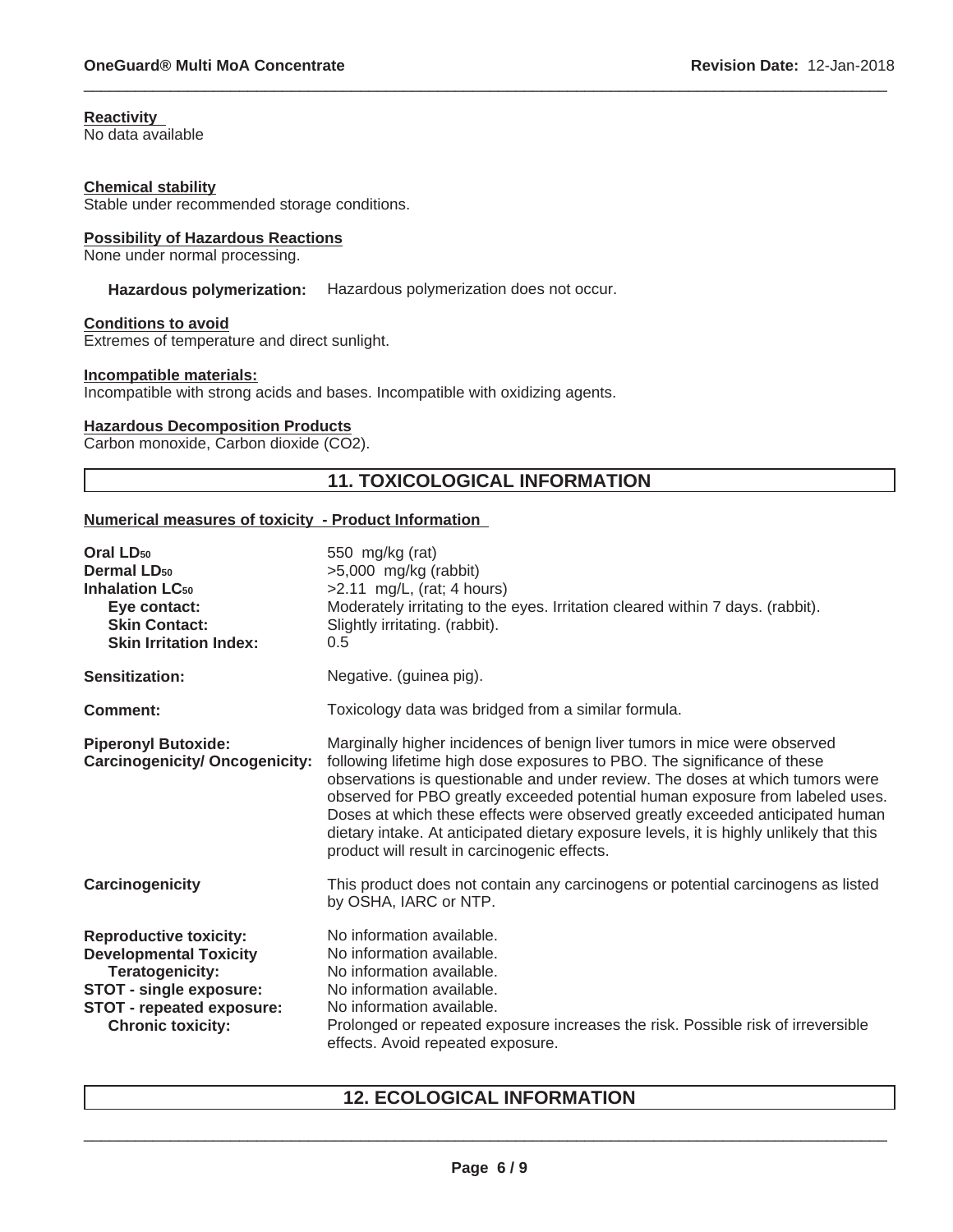#### **Ecotoxicity:**

#### **Persistence and degradability**

No information available.

#### **Bioaccumulation**

No information available.

| Chemical Name       | <b>Partition coefficient: n-Octanol/ Water:</b> |
|---------------------|-------------------------------------------------|
| Prallethrin (ETOC®) | 4.49                                            |
| 23031-36-9          |                                                 |

 $\_$  ,  $\_$  ,  $\_$  ,  $\_$  ,  $\_$  ,  $\_$  ,  $\_$  ,  $\_$  ,  $\_$  ,  $\_$  ,  $\_$  ,  $\_$  ,  $\_$  ,  $\_$  ,  $\_$  ,  $\_$  ,  $\_$  ,  $\_$  ,  $\_$  ,  $\_$  ,  $\_$  ,  $\_$  ,  $\_$  ,  $\_$  ,  $\_$  ,  $\_$  ,  $\_$  ,  $\_$  ,  $\_$  ,  $\_$  ,  $\_$  ,  $\_$  ,  $\_$  ,  $\_$  ,  $\_$  ,  $\_$  ,  $\_$  ,

**Other adverse effects:** No information available

#### **Environmental hazards (EPA):**

Do not discharge effluent containing this product into lakes, streams, ponds, estuaries, oceans or other waters unless in accordance with the requirements of a National Pollutant Discharge Elimination System (NPDES) permit and the permitting authority has been notified in writing prior to discharge. Do not discharge effluent containing this product to sewer systems without previously notifying the local sewage treatment plant authority. For guidance contact your State Water Board or Regional Office of the EPA.

### **13. DISPOSAL CONSIDERATIONS**

#### **Waste treatment methods**

| <b>Disposal of wastes:</b> | Disposal should be in accordance with applicable regional, national and local laws |
|----------------------------|------------------------------------------------------------------------------------|
|                            | and regulations. For more information, see product label.                          |
|                            |                                                                                    |

#### **Contaminated packaging:** For more information, see product label.

### **14. TRANSPORT INFORMATION**

#### **DOT (Department of Transportation)**

| <b>Proper Shipping Name:</b><br><b>Hazard Class:</b> | Insecticides, Insect or Animal Repellent, Liquid<br>This material is not hazardous.                                                                                  |  |
|------------------------------------------------------|----------------------------------------------------------------------------------------------------------------------------------------------------------------------|--|
| <b>Other Shipping Information:</b>                   | This material is <b>not</b> regulated by the DOT as a hazardous material when shipped<br>in Non-Bulk quantities ( <i>i.e.</i> , less-than 119 Gallons / 450 Liters). |  |
| Air (IATA/ ICAO)                                     | When shipping in Bulk-quantities ( <i>i.e.</i> , more than 119 Gallons / 450 Liters), please<br>contact MGK® for the proper shipping description.                    |  |
| <b>Proper Shipping Name:</b><br><b>Hazard Class:</b> | Insecticides, Insect or Animal Repellent, Liquid<br>This material is not hazardous.                                                                                  |  |
| <b>Vessel (IMO/ IMDG)</b>                            | Not available                                                                                                                                                        |  |

### **15. REGULATORY INFORMATION**

#### **US Federal Regulations**

#### **SARA 313**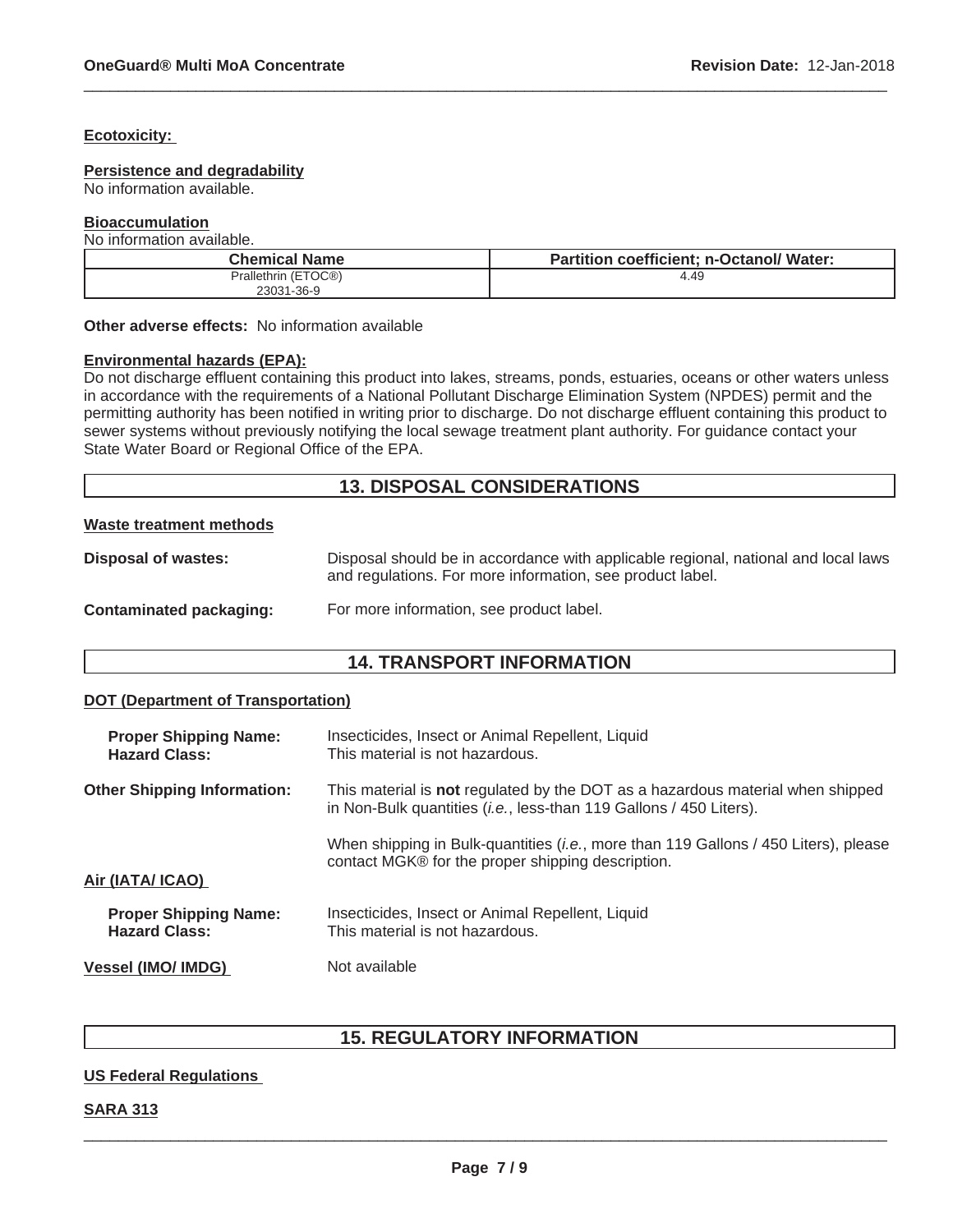Section 313 of Title III of the Superfund Amendments and Reauthorization Act of 1986 (SARA). This product contains a chemical or chemicals which are subject to the reporting requirements of the Act and Title 40 of the Code of Federal Regulations, Part 372

 $\_$  ,  $\_$  ,  $\_$  ,  $\_$  ,  $\_$  ,  $\_$  ,  $\_$  ,  $\_$  ,  $\_$  ,  $\_$  ,  $\_$  ,  $\_$  ,  $\_$  ,  $\_$  ,  $\_$  ,  $\_$  ,  $\_$  ,  $\_$  ,  $\_$  ,  $\_$  ,  $\_$  ,  $\_$  ,  $\_$  ,  $\_$  ,  $\_$  ,  $\_$  ,  $\_$  ,  $\_$  ,  $\_$  ,  $\_$  ,  $\_$  ,  $\_$  ,  $\_$  ,  $\_$  ,  $\_$  ,  $\_$  ,  $\_$  ,

| $I\cup \sigma$ yulativita, Falt <i>JI</i> Z |                                      |
|---------------------------------------------|--------------------------------------|
| <b>Chemical Name</b>                        | <b>SARA 313 - Threshold Values %</b> |
| Piper<br>$51 - 03 - 6$<br><b>PRU</b><br>But |                                      |

#### **SARA 311/312 Hazard Categories Acute health hazard** Yes **Chronic Health Hazard Yes Fire hazard** No **Sudden release of pressure hazard** No **Reactive Hazard** No. No.

### **CWA (Clean Water Act)**

This product does not contain any substances regulated as pollutants pursuant to the Clean Water Act (40 CFR 122.21 and 40 CFR 122.42)

#### **CERCLA**

This material, as supplied, does not contain any substances regulated as hazardous substances under the Comprehensive Environmental Response Compensation and Liability Act (CERCLA) (40 CFR 302) or the Superfund Amendments and Reauthorization Act (SARA) (40 CFR 355). There may be specific reporting requirements at the local, regional, or state level pertaining to releases of this material

#### **US State Regulations:**

#### **California Proposition 65:**

This product does not contain any Proposition 65 chemicals

#### **U.S. EPA Label Information:**

#### **EPA Registration Number:** 1021-2807

#### **Difference between SDS and EPA (FIFRA) Pesticide label:**

This chemical is a pesticide product registered by the United States Environmental Protection Agency and is subject to certain labeling requirements under federal pesticide law. These requirements differ from the classification criteria and hazard information required for Safety Data Sheets (SDS), and for workplace labels of non-pesticide chemicals. The pesticide label also includes other important information, including directions for use. The hazard information required on the pesticide label is reproduced below:

#### Signal word: **CAUTION**

Precautionary Statements:

- Harmful if swallowed.
- Causes moderate eye irritation.

| International:       |                 |
|----------------------|-----------------|
| <b>TSCA</b>          | Complies        |
| <b>DSL/NDSL</b>      | Complies        |
| <b>EINECS/ELINCS</b> | Does not comply |
| <b>ENCS</b>          | Does not comply |
| <b>IECSC</b>         | Does not comply |
| <b>KECL</b>          | Does not comply |
| <b>PICCS</b>         | Does not comply |
|                      |                 |